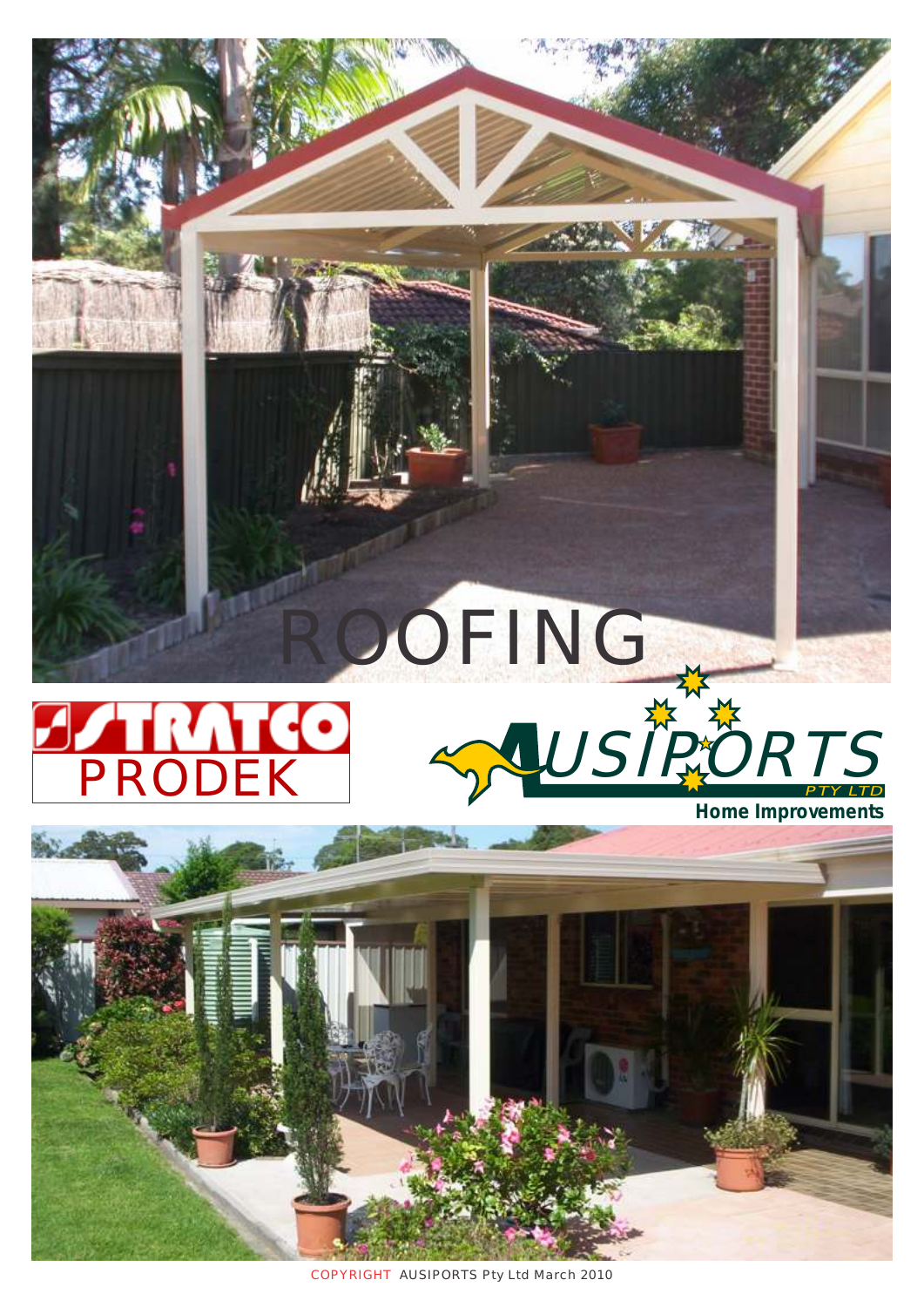





### Areas Of Suitability

Awnings/Pergolas - Flat or Skillion Roof Designs Carports - Flat or Gable Roof Designs

#### Key Features

\* Hi-Tensile Steel offers Excellent Strength, Long Life and Hail Impact Resistance. Enjoy Peace of Mind during Storms with a Roof Engineered to Stand the Test of Time.

\* Versatile Roof Profile allows Longer Spans with Fewer Beams and Posts required. Ideal in Carport Situations.

\* 650mm Coverage with non-syphoning lap joining minimises the risk of moisture transfer between sheets and therefore leakage. \* Satin Finish Paint on Sheet Top provides maximum heat reflection from the top surface and & Hi-Gloss Undersides maintain maximum light retention underneath, keeping your awning cooler and brighter all year round.

\* Available in a Wide Range Of Colorbond Colours, PRODEK can be supplied in a Colour to Compliment Your Home.

\* With a minimum Roof Pitch Requirement of only 1 Degree, PRODEK is the ideal choice for Flat Roof Carports and Skillion Roof Installations. \* Australian Made Steel for Long Life and Assured Quality.

\* 10 Year Structural Guarantee provides Long Term Peace of Mind backed by a Long Standing Australian Company.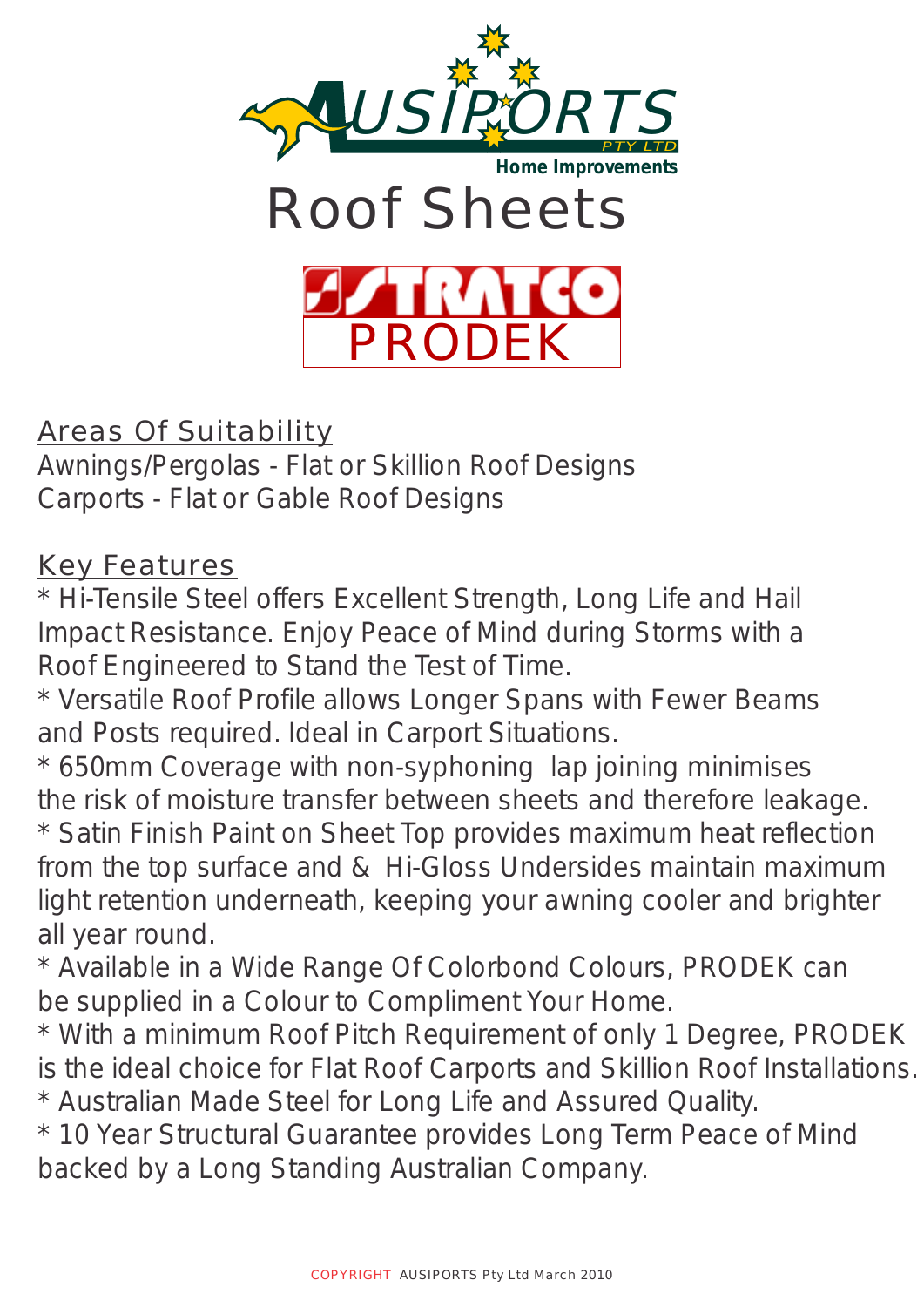

# Roof Sheets



SPECIFICATIONS: 0.42 mm B.M.T. Hi-Tensile Steel Paint - Colorbond Maximum Span - 3.2 mtr Sheet Cover - 650mm



## Topside - Satin Painted



## Underside - High Gloss Painted

COPYRIGHT AUSIPORTS Pty Ltd March 2010